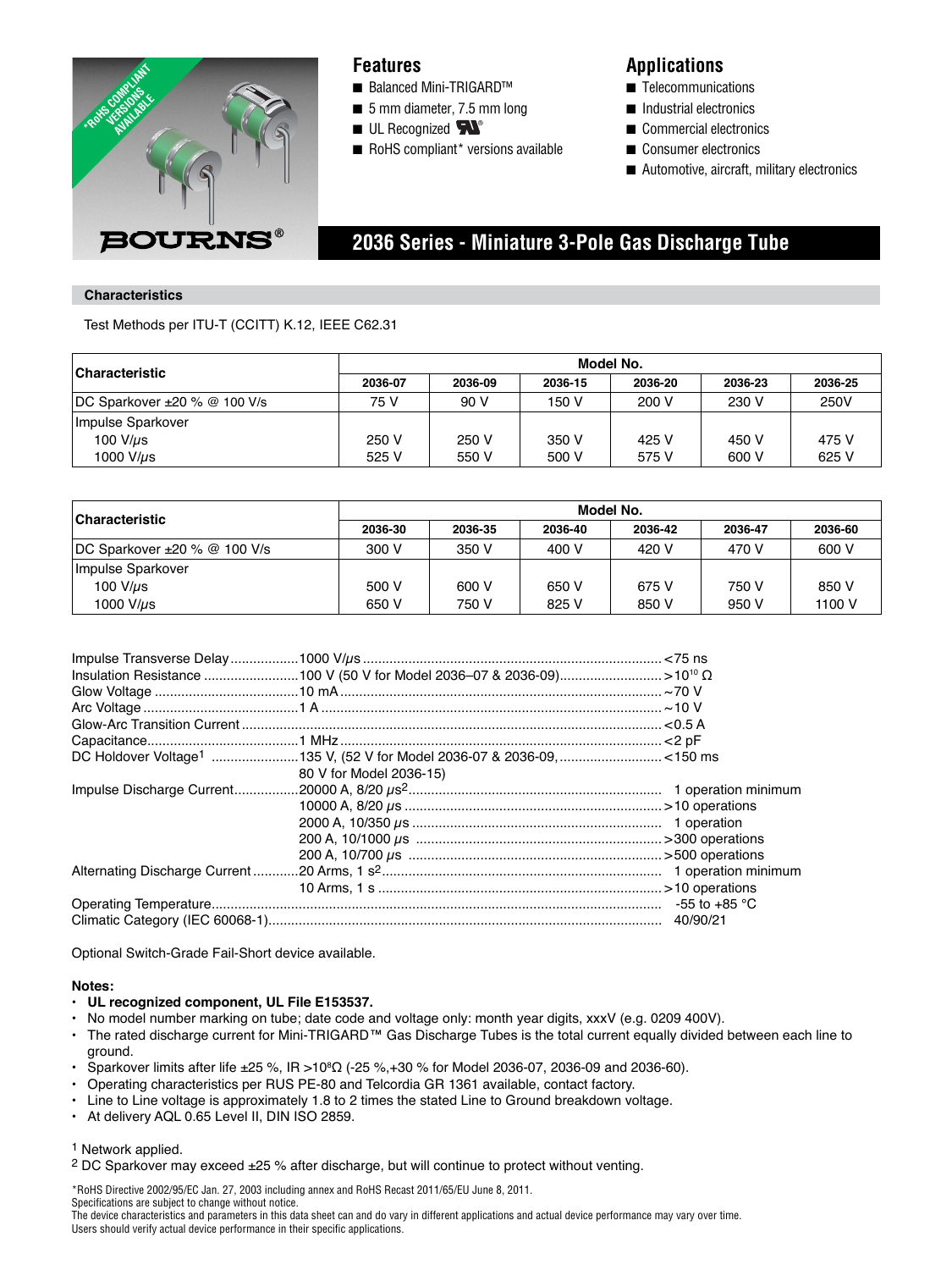# **2036 Series - Miniature 3-Pole Gas Discharge Tube**

## **BOURNS®**

### **Product Dimensions**







#### **2036-XX-B3**











**2036-XX-B8**







Specifications are subject to change without notice.

The device characteristics and parameters in this data sheet can and do vary in different applications and actual device performance may vary over time. Users should verify actual device performance in their specific applications.